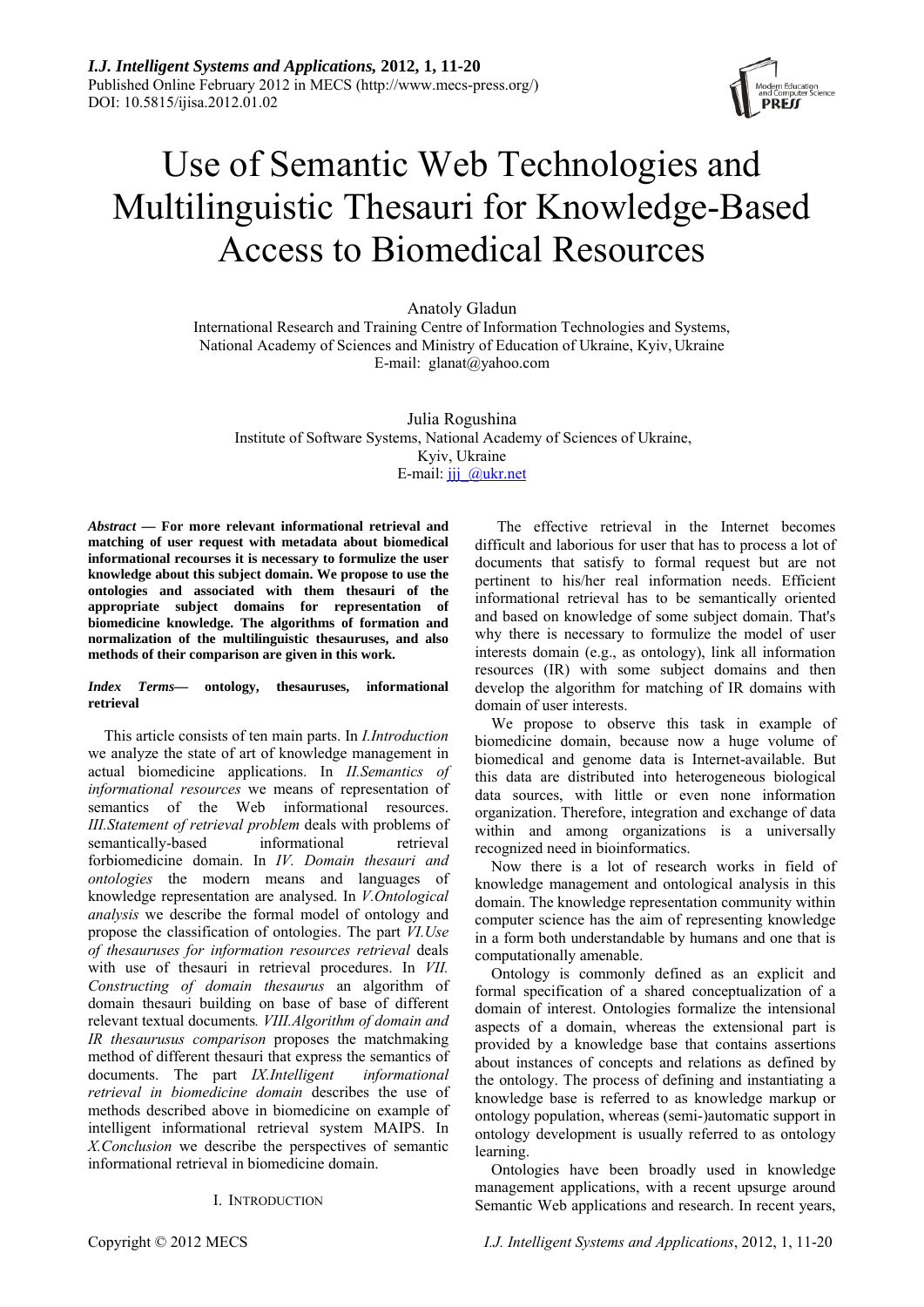ontologies have regained interest also within the NLP community, specifically in the context of such applications as information extraction, text mining, and question answering. However, as ontology development is a tedious and costly process there has been an equally growing interest in the automatic learning or extraction of ontologies. Much of this work has been directed towards extraction from textual data as human language is a primary mode of knowledge transfer.

 In this way, textual data provide both a resources for the ontology learning process as well as an application medium for developed ontologies.

For the last years, the World Wide Web Consortium (W3C) Health Care and Life Sciences Interest Group (HCLSIG) [1] has investigated the use of Semantic Web technologies in biomedicine. Ontologies play a central role in the Semantic Web [2], especially in biomedicine for which a large number of ontologies have been developed. This group advocates the use of Semantic Web technologies for supporting translational research [3] and has demonstrated the feasibility of integrating disparate resources in the domain of neurosciences, including Entrez Gene, Gene Ontology Annotations, the Allen Brain Atlas, PubMed/MEDLINE, and MeSH [4].

Other "mashups" (integrative applications) have been developed since (e.g., [5]). Similar approaches have been used to integrate genotype and phenotype information [6], pathway and disease information [7], and to create drugtarget networks [8]. Biomedical ontologies are crucial to these integration projects.

There are, however, many obstacles preventing ontologies from being used efficiently for data integration. Despite the existence of repositories such as the National Center for Biomedical Ontology's BioPortal [9] and the Unified Medical Language System (UMLS) [10], not all ontologies can be accessed easily. Furthermore, some ontologies in the UMLS are subject to intellectual property restrictions and the UMLS cannot be used without first signing a license agreement. While OBO and OWL are popular formalisms for representing ontologies, many ontologies are available only in proprietary formats.

The increasing volume and diversity of information in biomedical research is demanding new approaches for data integration in this domain. In [11] Semantic Web technologies and applications can leverage the potential of biomedical information integration and discovery, facing the problem of semantic heterogeneity of biomedical information sources. In such an environment, agent technology can assist users in discovering and invoking the services available on the Internet. In this paper authors present SEMMAS, an ontology-based, domain-independent framework for seamlessly integrating Intelligent Agents and Semantic Web Services. Our approach is backed with a proof-of-concept implementation where the breakthrough and efficiency of integrating disparate biomedical information sources have been tested.

Ontologies are becoming essential for data integration as a result of the increase in the quantities and types of data in the molecular biology domain. Simultaneously,

the need to organize, co-ordinate and disseminate ontologies as well as coherent ontology development methods is now accepted and is evidenced by the funding of the National Center for Biomedical Ontology (NCBO). Though the need to use ontologies is widely appreciated, the right manner in which they should be developed and applied is not well understood. Researchers still resort to ad hoc methods in developing and using ontologies, resulting in lost opportunities for integration and crossdisciplinary communication, and creation of obstacles to cross-domain reasoning.

Ontologies are used in biomedicine:

- As a controlled vocabulary to annotate genes and gene products (e.g The Gene Ontology);
- As a data exchange format and for data integration (e.g. MGED, SBML and BioPax);
- To define a knowledgebase schema (e.g. BioCyc and Reactome);
- For driving natural language processing (e.g. Textpresso and Geneways);
- For semantically rich querying of federated databases (e.g. TAMBIS);
- Creating formal representations of biological processes for hypothesis evaluation (e.g. HyBrow).

The emergence of information and communication technologies has drastically changed biomedical scientific processes. Experimental data and results today are easy to share and repurpose thanks to the Web and public application programming interfaces (APIs) enabling connection to databases containing such information.

Biomedical researchers have turned to ontologies and terminology to describe their data and turn it into structured and formalized knowledge. For instance, the Gene Ontology2 (GO) is widely used to describe the molecular functions, cellular location and biological processes of gene products as well as integrate these descriptions across several databases.

 The bio-ontology community falls into two camps: first we have biology domain experts, who actually hold the knowledge we wish to capture in ontologies; second, we have ontology specialists, who hold knowledge about techniques and best practice on ontology development. In the bio-ontology domain, these two camps have often come into conflict, especially where pragmatism comes into conflict with perceived best practice.

# II. SEMANTICS OF INFORMATIONAL RESOURCES

Informational resources (IR) represented in the Internet can be classify on textual and multimedia ones, static and dynamic, structures and not structured etc., but every IR has some semantics and is concerned with some subject domain. In process of information retrieval is very important to discover IR concerned with the domain interested to user.

Structures textual information in the Internet is mainly given in HTML and XML formats. The subject domain of textual IR can be define by two ways:

1) analyzing of IR textual content and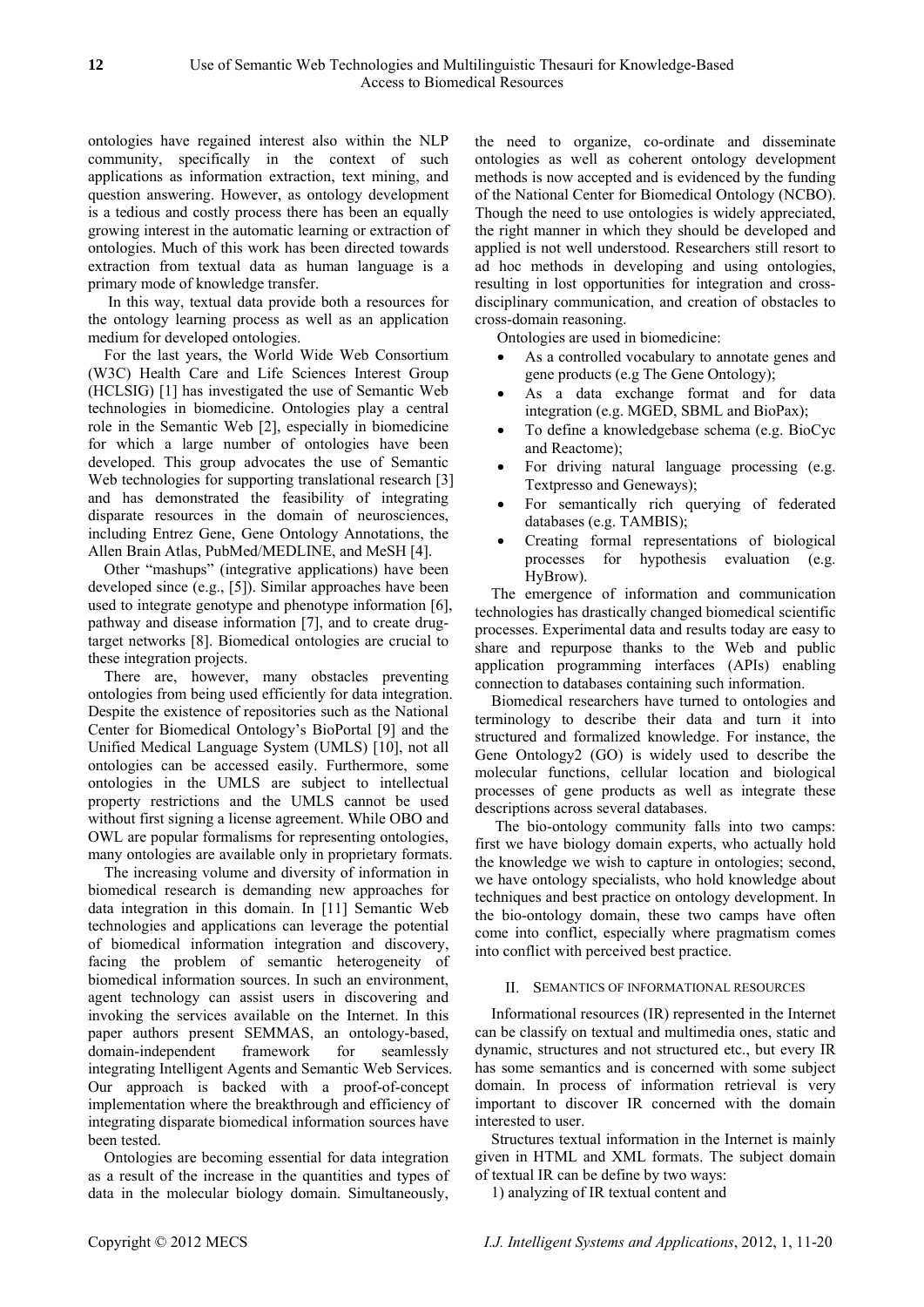2) considering metadata of these IR.

There is a great deal of the widespread formats for a storing of audio and video information, 3D-scripts and images. The multimedia resources are accessible for indexation much worse than textual information. Therefore for multimedia IRs only the second way is efficient. Metadata contains machine-readable information about the document that can be automatically processed by computer. Now the most perspective and common metadata model is RDF (Resource Description Framework) based on XML.

However, most publicly available biomedical data are unstructured and rarely described with ontology concepts available in the domains.

The challenge is to create consistent terminology labels for each element in the public resources that would allow the identification of all elements that relate to the same type at a given level of granularity.

Metadata can be built in IR or be stored and updated independently of resources. With the help of RDF one can describe the structure of IR and connect it with appropriate domain. RDF describes IR in a form of oriented marked graph - each IR can have properties that also can be IR or their collections. Most widespread set of elements for metadata specification of the Internet IR is Dublin Core Metadata Elements.

Initially World Wide Web technology was focused on work with static IR represented in the Internet. Now a lot of sites offer to the clients not only the documents, but also service (for example, sites of e-commerce). They use application servers that are able to process the data entered by the user (queries, completed form etc.) and dynamically generate new IR depending on the parameters, specified by the user. Such dynamic component of the Internet grows much faster then static one and requires application of more complex information technologies. In this connection it is possible to consider a separate class of IR - Web-services.

Web-service is a set of logically connected and program-accessible through the Internet functions that are based on three basic Web-standards. SOAP (Simple Object Access Protocol) - the protocol for sending of messages by the HTTP and other Internets protocols; WSDL (Web Services Description Language) - language for the description of program interfaces of Web-services; UDDI (Universal Description, Discovery and Integration) - indexing standard of Web-services.

## III. STATEMENT OF RETRIEVAL PROBLEM

Efficient informational retrieval in biomedical domain has to be semantically oriented and based on knowledge of subject domain. Though we have to develop the algorithms that can use domain ontological information and domain rules in the information retrieval process. That`s why there is necessary to formalyse the model of user interests domain (for example, as ontology), link all IR with some subject domains and then develop the algorithm for matching of IR domains with domain of user interests. The parts of this work are:

• Creating an ontological proection of IR (semantic

markup of natural language by ontological tterms) and automatical generation of IR metadata (in RDF format);

- Creation of information model of user as a intersection of user ontology with domain ontology;
- Matching of IR ontology with user ontology dependly to domain ontology.

#### IV. DOMAIN THESAURI AND ONTOLOGIES

By definition, "thesaurus" is the study of term usage in given domains associated to a human activity. Now a lot of thesauri exist for medical and biomedicine domain, mathematics, computer science, etc. A term is a sequence of words used in a given domain and which makes sense in this domain.

It is important to understand that terms can be in synonymous relation in some subject domain but not in the general usage. Therefore, thesaurus is on the domain knowledge side and it is used for domain description.

A thesaurus is a sort of terminological base: it is a collection of terms, plus a set of relations among them. In some ways a thesaurus can be a bridge from a terminological base to document indexing. It can be used as a normalization of indexing terms.

Terms of a thesaurus are used to describe a domain terms of a thesaurus are used to describe a domain Manual thesaurus building is a hard task but in this way, one can guarantee a good quality of the collected terms.

Manual thesaurus building is a hard task but in this way, one can guarantee a good quality of the collected terms. Automatic thesaurus building is not guarantee the quality. It relies on the content of document sources and also on the Natural Language treatment implemented.

Thesaurus is extracted from natural language text by means of linguistic analysis.

The structure of thesauri is controlled by international standards that are among the most influential ever developed for the library and information field. The main three standards define the relations to be used between terms in monolingual thesauri (ISO 2788:1986), the additional relations for multilingual thesauri (ISO 5964:1985), and methods for examining documents, determining their subjects, and selecting index terms (ISO 5963:1985). ISO 2788 contains separate sections covering indexing terms, compound terms, basic relationships in a thesaurus, display of terms and their relationships, and management aspects of thesaurus construction. The general principles in ISO 2788 are considered language- and culture-independent. As a result, ISO 5964:1985, refers to ISO 2788 and uses it as a point of departure for dealing with the specific requirements that emerge when a single thesaurus attempts to express "conceptual equivalencies" among terms selected from more than one natural language [12].

Every domain has phenomena that people allocate as conceptual or physical objects, connections and situations. With the help of various language mechanisms such phenomena contacts to the certain descriptors (for example, names, noun phrases).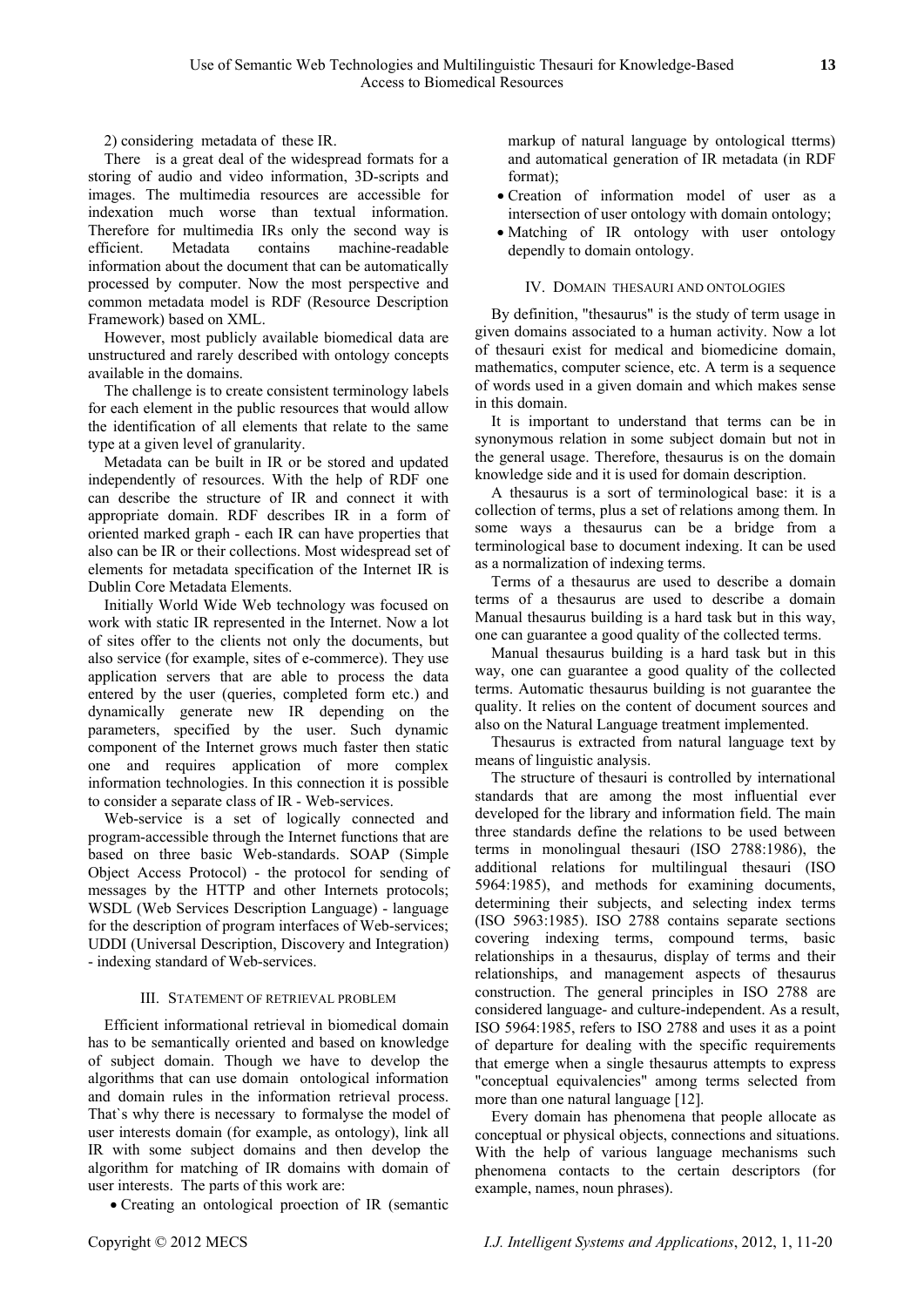At present the usefulness of domain ontologies is generally recognized and is caused by their widely use. But the elements and the structure of domain ontologies are not defined identically in different applications.

Now three main approaches to defining of domain ontology exist. They are connected with the ways of ontological analysis application and deal with different sciences. The first one – humanitarian approach – suggests definitions in terms understood intuitively but can't be used for solving of technical problems.

The second one – computer approach – is based on some computer languages (such as OWL, DAML+OIL) for representation of domain ontology and applied software that realized the processing of knowledge represented on these languages.

The OWL (Web Ontology Language) is being designed by the W3C Web Ontology Working Group as a revision of the DAML+OIL web ontology language. This description of OWL contains a high-level, abstract syntax for both OWL and OWL Lite, a subset of OWL. This syntax serves as part of a high-level specification for the formalism. A mapping from the abstract syntax to the OWL exchange syntax is also provided.

The description of OWL here abstracts from concrete syntax and thus facilities access to and evaluation of the language. A high-level syntax is used to make the language features easier to see. This particular syntax has a frame-like style, where a collection of information about a class or property is given in one large syntactic construct, instead of being divided into a number of atomic chunks (as in most Description Logics) or even being divided into even more triples, again for ease of readability. The syntax used here is rather informal, even for an abstract syntax - in general the arguments of a construct should be considered to be unordered whereever the order would not affect the meaning of the construct.

OWL ontology is a sequence of axioms and facts, plus inclusion references to other ontologies, which are considered to be included in the ontology. All OWL ontologies are web documents, and can be referenced by means of a URI. Ontologies also have a non-logical component (not yet specified) that can be used to record authorship, and other non-logical information associated with a ontology.

The third one – mathematical approach – defines the domain ontologies in mathematical terms or by mathematical constructions.

OWL-DL [13] is an ontology language based on description logics (DLs), which are a family of logicbased knowledge representation formalisms describing "objects", "classes" and the "relationships" between them. Most DLs are fragments of standard first order logic. Originally, they were designed to give a unified logical basis to various well-known traditions of knowledge representation like frame-based systems and semantic networks; they have found various applications in conceptual modeling and as a logical underpinning of ontology languages. OWL-DL is based on an expressive DL, i. e., it provides a wealth of constructors to describe

complex class expressions from atomic classes and relationships. In this section, we will only use a small portion of OWL-DL's expressiveness to highlight its core features. The semantics of OWL-DL is best understood when talking about "objects" that are "instances" of "classes", and that are related to other objects via "relations".

An object can be an instance of a class, and a class can be a sub-class of another class. For example, the object Robert is an instance of the class Man which, in turn, is a subclass of Person. The meaning of the sub-class relationship is that all instances of the sub-class, Man, are also instances of its super class(es), Person. In OWL-DL, to describe a class, we can describe it in terms of other classes (e.g., saying that Man are "Person and not Woman") and of properties of its instances.

We can consider that at first step of domain ontology building the humanitarian approach is used, then the mathematical model of ontology is constructed, and at last it`s software realization is developed.

Till now no generally accepted universal definition of domain ontology has been suggested. In [14] different definitions are analyzed. On the meaningful level domain ontology will be understood as a set of agreements (domain term definitions, their commentary, statements restricting a possible meaning of these terms, and also a commentary of these statements). Domain ontology is:

- the part of domain knowledge that is not changed;
- the part of domain knowledge that restricts the meanings of domain terms;
- a set of agreements about the domain;
- an external approximation represented explicitly of a conceptualization given implicitly as a subset of the set of all the situations that can be represented.

We consider that a professional activity is a characteristic of a domain. This activity consists in solving different tasks. Task solving needs special knowledge, the same for all the tasks that can be represented verbally. Therefore we can speak about special vocabulary of every domain that is used for specification of tasks and their solutions in this domain. A domain is considered as a set of the tasks, which are solved by specialists of this domain. When solving a task, a person uses a finite set of objects and relations among them. These agreements are a result of understanding among members of the domain community.

## V. ONTOLOGICAL ANALYSIS

Every domain has phenomena that people allocate as conceptual or physical objects, connections and situations. With the help of various language mechanisms such phenomena contacts to the certain descriptors (e.g., names, noun phrases).

Professional activity is a characteristic of a domain. This activity consists in solving different tasks. Task solving needs special knowledge, the same for all the tasks that can be represented verbally. Therefore we can speak about special vocabulary of every domain that is used for specification of tasks and their solutions in this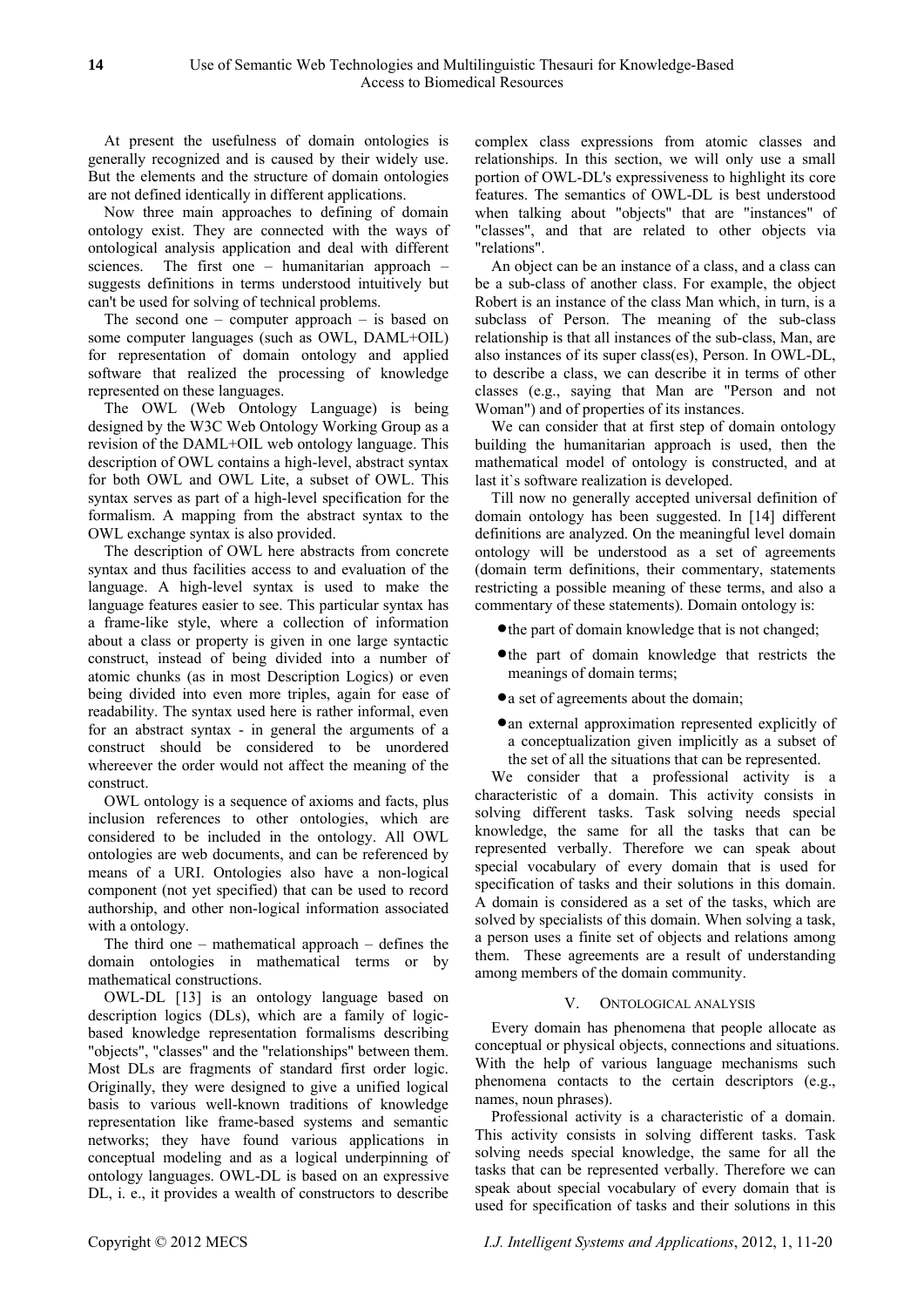domain. A domain is considered as a set of the tasks, which are solved by specialists of this domain. A domain ontology is the part of domain knowledge that restricts the meanings of domain terms, a set of agreements about the domain.

The formal model of domain ontology *O* is an ordered triple  $Q = \langle X, R, F \rangle$  (1), where

- •*Х* finite set of subject domain concepts that represents ontology *O*;
- •*R* finite set of the relations between concepts of the given subject domain;
- •*F* finite set of interpretation functions of given on concepts and relations of ontology *O*.

An ontology is a specification of a conceptualization. The word "ontology" seems to generate a lot of controversy in discussions about AI. It has a long history in philosophy, in which it refers to the subject of existence. It is also often confused with epistemology, which is about knowledge and knowing.

In the context of knowledge sharing, I use the term ontology to mean a *specification of a conceptualization*. That is, an ontology is a description (like a formal specification of a program) of the concepts and relationships that can exist for an agent or a community of agents. This definition is consistent with the usage of ontology as set-of-concept-definitions, but more general. And it is certainly a different sense of the word than its use in philosophy. Level of individual ontologies is characterized by big

The thesaurus can be considered as a special case of ontology. A thesaurus is a networked collection of controlled vocabulary terms. This means that a thesaurus uses associative relationships in addition to parent-child relationships. The expressiveness of the associative relationships in a thesaurus varies and can be as simple as "related to term" as in term A is related to term B [15]. The formal model of thesaurus based on (1) is a pair

 $Th = \langle T, R \rangle$  (2),

where T - finite set of the terms; and R - finite set of the relations between these terms.

A formal definition of a thesaurus designed for indexing is:

• a list of important terms (single-word or multi-word) in a given domain of knowledge; and

• a set of related terms for each term in the list.

Terms are the basic semantic units for conveying concepts. They are usually single-word nouns, since nouns are the most concrete part of speech. Term relationships are links between terms that often describe synonyms, near-synonyms, or hierarchical relations.

All ontologies can be classified as:

- high level, general ontologies;
- domain ontologies;
- individual ontologies (user ontologies, task ontologies).



Figure1. General hierarchy of ontologies

General ontologies contains terms that are used by all people and formalize the use of these terms (synonyms, hierarchical, mereological and taxonomic relations).

Domain ontologies contains terms that characterize specific concepts of different sciences, industries, countries and spheres. They are connected with terms from general ontologies but include their subclasses. For example, general term "human" can be concretize and supported by different properties in various ways for domain ontologies for medicine, economy and telecommunications.

number of instances of classes. For example, for class "human" user ontology can contain information about some real people (with their names, addresses etc.).

# VI. USE OF THESAURUSES FOR INFORMATION RESOURCES RETRIEVAL

At thesaurus construction it is necessary to use ontologies of the appropriate areas (with higher level in comparison with user domain to normalize the multilingual thesauruses). Normallization procedure is similar to stemming and provides for integrated processing of words in different morphologic forms and multilingual representations. Normalysed thesaurus contains relation between equivalent terms in different languages. As every thesaurus is constructed from the user point of view (which is reflected in user domain ontology), therefore it`s forming is the user task.

For taking into account semantics of area of user interests in process of retrieval of IR that satisfy his/her informational need it is necessary (fig. 2):

1. to generate the domain thesaurus corresponding to information needs of the user (by analysis of IR that this user considers relevant to this domain [16];

2. to construct the thesaurus for every IR known to IRS (simple dictionary without stop-words);

3. to compare the thesauruses of IR relevant to user query to IRS with the domain thesaurus and to find those ones that contain the maximum number of words in intersection.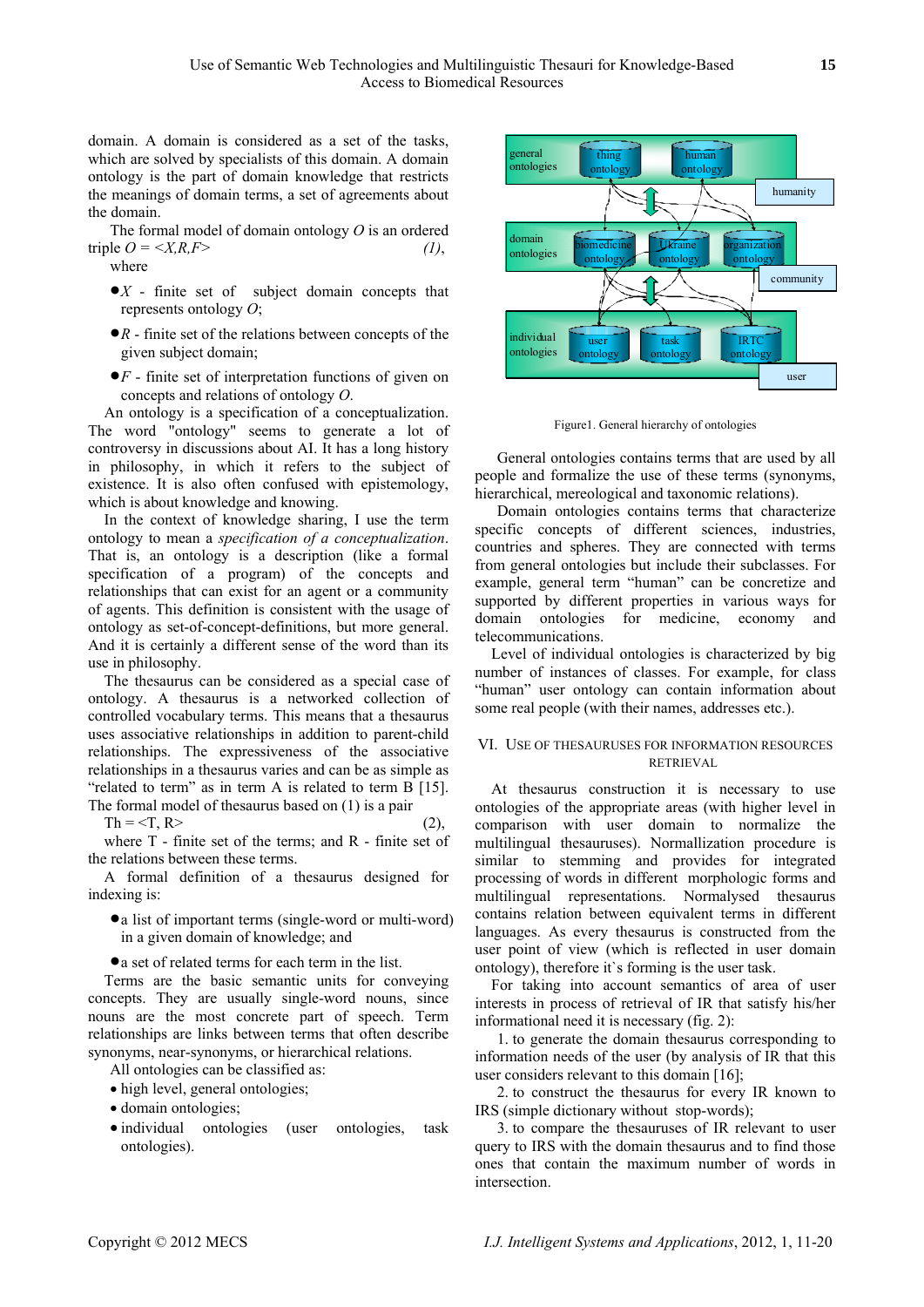

Figure 2 – Informational retrieval on base of domain thesauruses

## VII.CONSTRUCTING OF DOMAIN THESAURUS

At first user should select the set of IR that he/she considers relevant to domain of his/her interests. Every IR is described by not empty set of the textual documents connected with this IR - text of content, metadescriptions, results of indexing etc. The domain thesaurus is formed as a result of the automated analysis of these documents (the user actions are reduced to constructing of semantic bunches - by linking of each word of the formed thesaurus with some term of domain ontology). Algorithm of domain thesaurus construction consists from the following steps:

1. **Formation of initial set** of the textual documents relevant to domain. At the input of algorithm the set A of the textual documents describing chosen IR comes (documents from A can have the coefficients of importance and the coefficients of IR relevance that allows to define differently weight of words from these documents for the IR description).

2. **Creation of domain information space**. For every document from A,  $a_i \in A$ ,  $i = 1, n$ , the IR thesaurus  $T(a_i)$  - dictionary that contains all words occurred in the document  $a_i$  - is constructed. The IR thesaurus is formed as union of the thesauruses  $a_i$ :  $T_{IR} = \bigcup_{i=1}^{n} T(a_i)$ , and domain thesaurus - as association of the IR thesauruses. *i* =1

3. **Clearing of the thesauri**. User should specify dictionary for every  $a_i \in A, i = \overline{1,n}$  containing a stopwords  $S_{i,j}S_{j} \in \text{Voc}$ . It is necessary to remove words contained in  $s_j$ ,  $s_j \in Voc$  from the thesauri. Then all service information (e.g., marking tags) is rejected. The cleared thesauri ,  $T^{\dagger}(a_i) \cap s_j = \emptyset$  thus are formed. The cleared IR thesaurus is constructed as association of the cleared  $T^{\cdot}(a_i), \forall p \in T(a_i) \Longrightarrow p \in T^{\cdot}(a_i) \lor p \in s_j$ 

thesauruses 
$$
a_i
$$
:  $T_{IR} = \bigcup_{i=1}^n T(a_i) T_{IR} \bigcup_{i=1}^n T_{IR}(a_i)$ , and

cleared domain thesaurus - as association of the IR thesauri.

4. **Linking of thesaurus with domain ontology.** To integrate processing of words with equivalent semantics (e.g., synonyms, translations of the term on different languages, various kinds of a spelling) the domain thesaurus is associated with some domain ontology (the user can form it himself, use some ready ontology, modify it or construct it himself).

Each word from the thesaurus it is necessary to link with one of the ontological terms. User has to do it manually on base of his own experience and knowledge in appropriated subject domain, e.g. to link word combinations "Lada de Mandraka" (there is my dog – J.Rogushina) and "Staffordshir terrier" with ontological term "Dog".

For each word in the list of thesaurus terms user defines the ontology name, then selects some one from the list of ontology terms and confirms the link between them.

If the relation is lacking the word is considered as a stop-word or mark-up element (e.g., HTML tag) for domain described in ontology O and should be rejected.  $\forall p \in T \ (a_i) \exists t = Term(p, O) \in T_O$ . If word is significant for domain then go to step for extend the domain ontology.

The group of the IR thesaurus words connected with one ontological term named the **semantic bunch**  $R_i$ ,  $j = 1, n$  is considered as a single unit,  $∀p ∈ T<sub>n</sub> ∃ R<sub>j</sub> = {r : r ∈ T<sub>n</sub>, Term(p, O) = Term(r, O)}$ It allows to integrate processing of semantics of the documents written on various languages and, thus, to ensure the multilinguistic analysis of the Internet IR.

5. **Extension of ontology.** If the IR thesaurus contains words that can`t be linked with ontological terms but user considers that these words are significant than it is necessary to add the appropriate terms to domain ontology, specify their connection with other terms of ontology and return to step 4.

We use Protégé to process the ontologies in OWL. This instrumental tool supports the extension of ontology by new classes and instances.

The Protégé project has come a long way since 1987 when M.Musen first built the Protégé tool for knowledgebased systems [17, 18]. Protégé can be run on a variety of platforms, supports customized user-interface extensions, incorporates the Open Knowledge Base Connectivity (OKBC) knowledge model, interacts with standard storage formats such as relational databases, XML, and RDF, and has been used by hundreds of individuals and research groups.

The original goal of Protégé was to reduce the knowledge-acquisition bottleneck by minimizing the role of the knowledge engineer in KB constructing. Now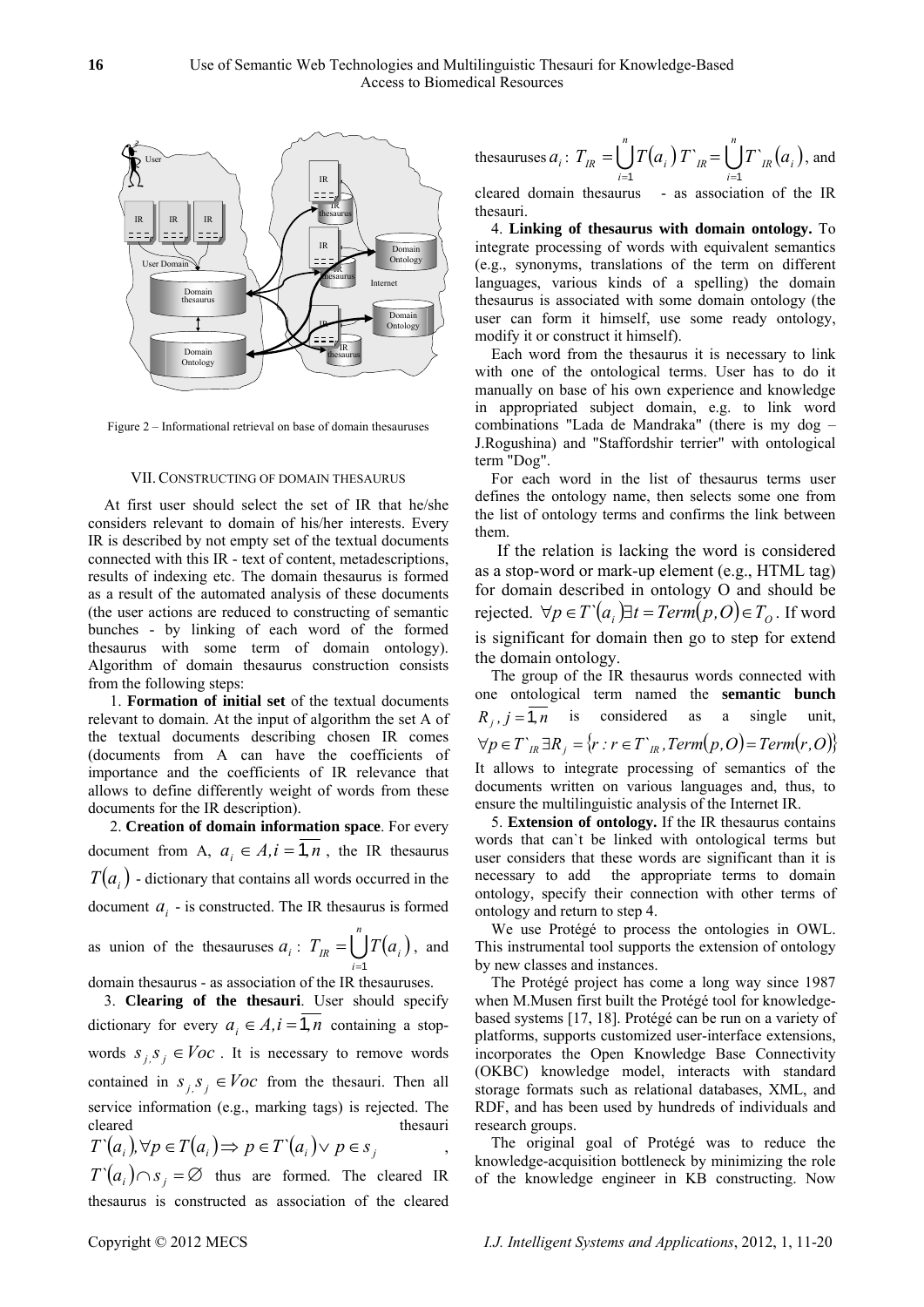Protégé is a general-purpose environment for knowledge modeling.

Protégé allows the developers to build inference mechanisms in an entirely separate component, a problem-solving method, which could be developed independently from the knowledge base. These problemsolving methods (PSMs) were generic algorithms that could be used with different knowledge bases to solve different real-world tasks. Protégé extended the original two-step process—generating a knowledge-acquisition tool and using it to instantiating a knowledge base—with additional steps that dealt with the problem-solving method. This methodology consisted of:

1) developing or reusing a problem-solving method,

- 2) defining an appropriate domain ontology,
- 3) generating a knowledge-acquisition tool,
- 4) building a knowledge base using the tool, and

5) integrating these components into a knowledge-<br>Figure 4 – Building of normalized IR thesaurus based system by defining mappings between problemsolving methods and specific knowledge bases.<br>The normalized thesaurus is a projection of set of the

The OntoViz tab plug-in used to give an alternative visualization for the Protégé knowledge base.



Figure 3 – The default user interface for Protégé

Figure 5– Building of domain thesaurus On base of Protégé user can create his own ontologies on base of existing ones that reflects his individual believes about subject domain (fig.3). Such ontologies are not global and widely used but they represent the personalized knowledge of user and normalize his own domain thesaurus.

Relations between ontological terms and words from automatically by IR content processing. thesaurus are individual for every user or user's group. They reflect informational interests of user and represent his ability to information processing that is a function of his educational, cultural characteristics and experience etc.

**thesaurus**, i.e. association of all terms of domain ontology that are connected with words from the normalized IR thesaurus (Fig.4).



IR thesaurus words on set of the domain ontology terms.  $L_{IR} = \{ t : p \in T(a_i), i = \overline{1, n, t} = Term(p, O) \in T_O \}$  (1), and normalized domain thesaurus is a union of the normalized IR thesauruses (Fig.4). Informational retrieval systems (IRS) can use this set for representation of subject domain relevant with textual IR (fig.5).



As result of the user query execution IRS finds a set of IR. The thesaurus of such IR is simple a dictionary that does not contain the relations between words (discovery of such connections from the text is rather difficult and in this case is not justified). IRS builds this dictionary

The algorithm of the IR thesaurus building consists of the following steps:

- 1. Formation of the initial IR set U,  $J = \{IR_j, j = \overline{1,m}\}\$  (2).<br>6. **Construction of the normalized domain**  $U = \{IR_j, j = \overline{1,m}\}\$ 
	- 2. Formation of the IR thesauri from U from (2). For each IR a thesaurus is formed and cleared.
	- 3. Construction of the normalized IR thesauruses: for normalization the semantic bunches generated by the user during formation of the domain thesaurus are used.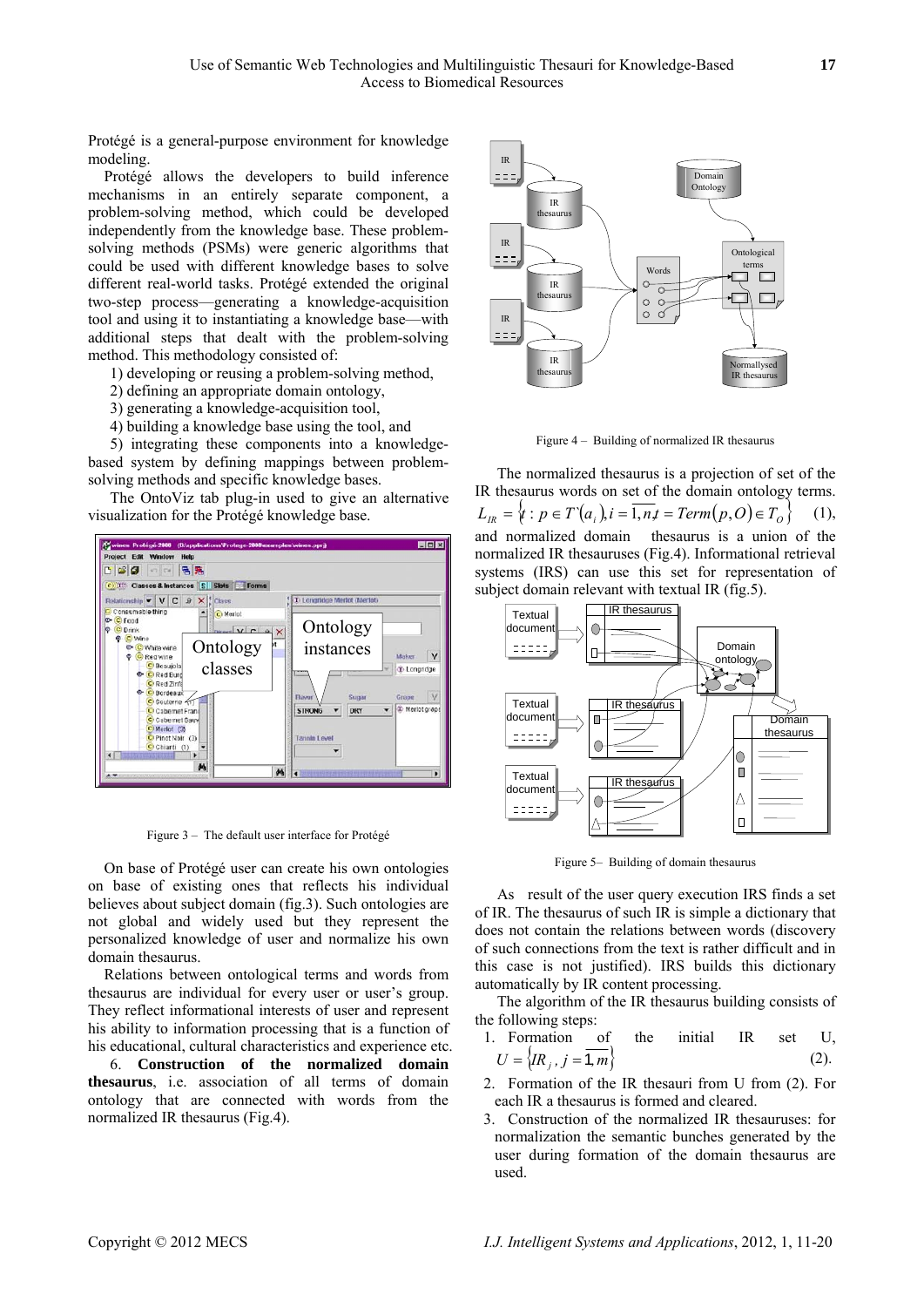# VIII. ALGORITHM OF DOMAIN AND IR THESAURUSUS **COMPARISON**

The normalized IR thesauri  $L_{IR}$  and domain thesaurus  $L_{domain}$  are the subsets of the domain ontology terms O chosen by the user:  $L_{IR} \subseteq Term(O)$ ,  $L_{domain} \subseteq Term(O)$ .

 $f\bigl( q, L_{\text{\tiny{domain}}} \bigr)$  =  $\max f\bigl( L_{\text{\tiny{IR}}} , L_{\text{\tiny{domain}}} \bigr)$ If IR description contains more words linked with terms of domain interest for user (that is reflected in the normalized domain thesaurus) then it is possible to suppose that this IR can satisfy informational needs of the user with higher probability than other IR relevant to same formal query. Thus, it is necessary to find IR q satisfied the conditionst where the function f is defined as number of elements in crossing of sets  $L_{IR}$  and  $L_{domain}$ :  $f(A, B) = |A \cap B|$ . If the various terms of the normalized thesauruses have for the user different importance it is possible to use the appropriate weight coefficients  $w_j$  that take into account their importance. In that case the criterion function is

$$
f(A,B) = \sum_{j=1}^{z} y(t_j)
$$
 (3),

where the function y is determined for all terms of domain ontology and thesauri.

$$
y(tj) = \begin{cases} 0, tj \notin A \vee tj \notin B \\ wj, tj \in A \wedge tj \in B \end{cases}
$$
 (4).

# IX. INTELLIGENT INFORMATIONAL RETRIEVAL IN BIOMEDICINE DOMAIN

Text is the predominant medium for information exchange among experts. The volume of biomedical literature is inreasing at such a rate making it difficult to efficiently locate, retrieve and manage relevant information without the use of text mining (TM) applications. In order to share the vast amounts of biomedical knowledge effectively, textual evidence needs to be linked to ontologies as the main repositories of formally represented knowledge.

Ontologies are conceptual models that aim to support consistent and unambiguous knowledge sharing and that provide a framework for knowledge integration. Ontology links concept labels to their interpretations, i.e. specifications of their meanings including concept definitions and relations to other concepts. Apart from relations such as "is-a" and "part-of", generally present in almost any domain, ontologies also model domainspecific relations, e.g. "has-location", "clinicallyassociated-with" and "has-manifestation" are relations specific for the biomedical domain.

Therefore, ontologies reflect the structure of the domain and constrain the potential interpretations of terms. As such, ontologies can be used to support automatics semantic interpretation of textual information (Fig. 6), and thus provide a basis for sophisticated TM. Fig.6 lists some popular biomedical ontologies. Many such ontologies exhibit differing degrees of overlap, e xhaustivity and specificity and indeed differing views over conceptual space. Therefore, TM applications that rely on multiple ontologies also need to include methods for mapping between such on-tologies.

 These methods, together with other biomedical applications (including TM) that rely on the use of ontologies, would benefit from a standard ontology language (e.g. using standard initiatives such as RDFa and OWLb). Still, even when a single standardised ontology is used, it is not always straightforward to link textual information with ontology due to the inherent properties of language. Two major obstacles are: (1) in consistent and imprecise practice in the naming of biomedical concepts (terminology), and (2) incomplete ontologies as a result of rapid knowledge expansion.

IR is extensively used by biomedical experts to locate relevant information (most often in the form of relevant publications) on the Internet. Apart from general-purpose search engines such as GoogleTM, many IR tools have been designed specifically to query the databases of biomedical publications such as PubMed [19.20,21].

It is particularly important in biomedicine not to restrict IR to exact matching of query terms, because term ambiguity and variation phenomena may cause irrelevant information to be retrieved (low precision) and relevant information to be overlooked (low recall). Some biomedical ontologies (e.g. UMLS) explicitly store such terminological information (though not always complete). In addition, the hierarchical organisation of ontologies and relations between the described concepts (and through them the corresponding terms) can be used to constrain or relax a search query and to navigate the user through huge volumes of published information. For example, Suarez et al. [22] utilized UMLS for this purpose. Similarly, TIMS30 uses ontology to perform a sophisticated search, which enables users to access implicitly stated relevant information through hierarchical query expansion. More recently, Textpresso [23] is an IR system operating at the sentence level. It uses a specifically designed ontology to query a corpus for information on specific classes of biological concepts (e.g. gene, allele, cell, etc.) and their relations (e.g. association, regulation, etc.).

Domain ontologies are interoperable and can be used in non-specialized intelligent informational retrieval systems. Use of normalized thesauruses linked with domain ontologies is realized in original intelligent IRS system MAIPS [24]. These results can be used for knowledge management in biomedicine domain.

If user want to use MAIPS for informational retrieval in some sphere where he has some stabil informational demand, for example, in biomedicine, he has to make some steps:

Registration in MAIPS for creation of user profile;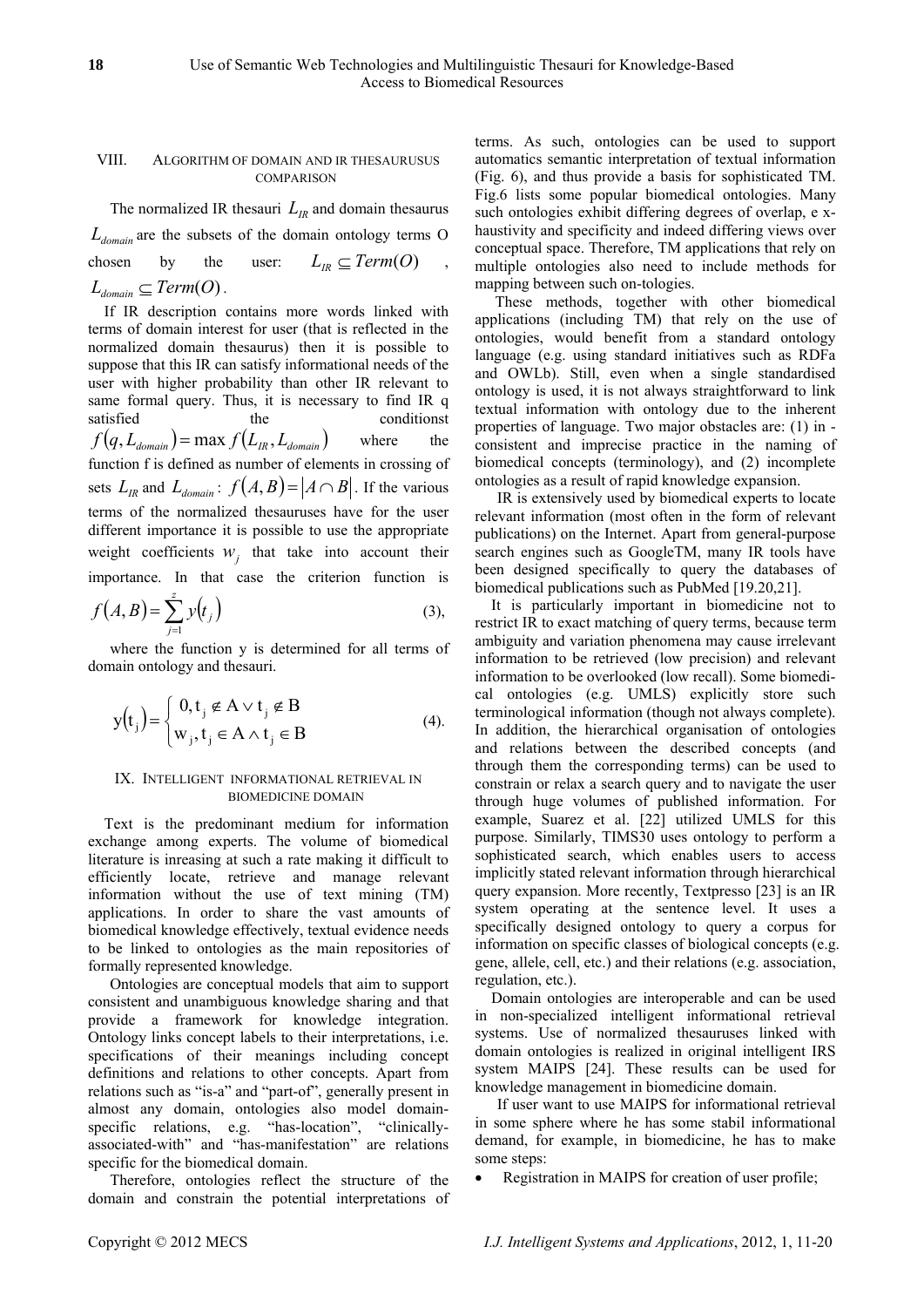- Choice of domain ontology (for example, a lot of biomedicine ontologies are proposed on Protégé site) (Fig.6);
- Creation of task thesaurus (by set-theoretic operations on sets of ontological terms and natural language analysis) by MAIPS means;
- Formulation of stabil informational quari (with explicide choise of desireble and undesirable informational recources);
- Execution of this query.

| C MAIPS - Windows Internet Explorer                                                                                                                                                                                                                                                                                                                                                                                                           |                                                      |
|-----------------------------------------------------------------------------------------------------------------------------------------------------------------------------------------------------------------------------------------------------------------------------------------------------------------------------------------------------------------------------------------------------------------------------------------------|------------------------------------------------------|
| (C) - (2) http://gradsoft.ua/test/maips/index.php?operation=edit_tez_n&user_id=4&tez_name=ai_sw.xml                                                                                                                                                                                                                                                                                                                                           | - 4+ X оцтво корисна нодель зразо                    |
| Ссылки 3 mail 2 danetia - Альдебаран (А) Анекдоты 23 III 23 Книги                                                                                                                                                                                                                                                                                                                                                                             |                                                      |
| $\begin{array}{l} \mathsf{d} \mathsf{c} \in \mathsf{c} \leftarrow \mathsf{d} \mathsf{M}_{\mathsf{f} \ldots} \right[ \mathsf{d} \mathsf{d} \mathsf{d} \ldots \big] \mathsf{d} \mathsf{A} \mathsf{M}_{\mathsf{f} \ldots} \big] \mathsf{d} \mathsf{M}_{\mathsf{f} \ldots} \mathsf{d} \big] = \big[ \big] \big[ \mathsf{d} \mathsf{d} \mathsf{d} \mathsf{d} \mathsf{d} \mathsf{d} \mathsf{d} \mathsf{d} \mathsf{d} \mathsf{d} \mathsf{d} \mathsf$ |                                                      |
| Редагування тезаурусу                                                                                                                                                                                                                                                                                                                                                                                                                         |                                                      |
| iso-19111.ewi<br>Estosa cerazorio<br>Casua<br><b>Base</b><br>ontology<br>Jemantic web                                                                                                                                                                                                                                                                                                                                                         | Terms from<br>biomedicine<br>domain                  |
| <b>ИНТЕЛЛЕКТУАЛЬНОСТЬ</b> интересеризации<br>иследование метод ${\rm MOJ}\mathrm{CJ}\mathrm{L}$ ОНТОЛОГИЯ парадитма теорит<br>Capso<br>2456<br>ro niedpe<br>ortobay                                                                                                                                                                                                                                                                           | Weight of<br>terms from<br>biomedicine<br>domain     |
| <b>MILLIE</b><br>Tyck 30 G B B B B O B A H (D S B M A )<br>$\frac{1}{2}$ $\frac{1}{2}$ $\frac{1}{2}$                                                                                                                                                                                                                                                                                                                                          | <b>t</b> <sub>3</sub> 759<br>個色 <sup>0</sup> 独自選っ UF |

Figure 6 List some popular biomedical ontologies

Results of retrieval by external IRS are filtered by individual user thesauruses built on base of domain ontologies, corresponded to IR and sequence of logical operations on thesauri (Fig. 7).

| MAIIT           |              |                            | lores                                                                   |                                                                                                                                                                                                                                                    |                                                                                                                                                                                              | $= 6x$                                   |
|-----------------|--------------|----------------------------|-------------------------------------------------------------------------|----------------------------------------------------------------------------------------------------------------------------------------------------------------------------------------------------------------------------------------------------|----------------------------------------------------------------------------------------------------------------------------------------------------------------------------------------------|------------------------------------------|
| File            | Address (C)  | Rating                     | <b>IR Thesaurus</b> Hotel Prayers<br>SS'vania/3 htm                     | IR<br>$\frac{1}{\text{Home}}$<br>Title                                                                                                                                                                                                             | <b>IR</b><br>Annotation                                                                                                                                                                      | IR Readability<br>Rating                 |
|                 |              | Biggrams<br>Assanta        | ні когросняєть каучно-<br>нетодическая конференция<br>телематика 2005   | <b>TERRY STATISTICS CONVERTED TO</b><br>может быть представлена в<br><b>CTLO HTCA GMYO BOZER</b><br>отважными стоитету<br>стандарта 10 этот серхис<br><b>JANUSART &amp; ROBORNET</b><br>баблиот офически.<br>системы предоставия<br>ROSSOMOCTH EXA | Гюние туманості Ганінга: 7.4 А-ха Финда: 12.02<br>Ф-ль Флицы-Какондда: 13.21 Ф/ль Колимана-Ліну: 25.98<br>Ф-та Паукреа-Самигра-Колрин: 88.67 Ф-та Мактауніна SMOG: 5.32<br>DEVER 6.29        |                                          |
| п               | 11           | Biggrams<br>Amatiz         | озетовоева утградиния<br>организациями мурмая<br>"неиндимия в россии и  | фрагмант статьи"<br>OMNORDERS VED ASSOCKS<br>оземлениеми                                                                                                                                                                                           | Ізани: тундарсті Ганіять: 10.73 Ф-нь Фледа: 9.56<br>Ф-ла Фленда-Киссейда: 14.26 Ф-ла Колемана-Ліау: 26.1<br>Ф-на Паучрев-Саминра-Каариа: 333.64 Ф-на Мадиотина SMOG: 6.33<br>DEVER: 7.34     |                                          |
| п               | 10           | <b>Biggerous</b><br>Assziz | основы создания mashup --<br>нид-сервисы и<br>самметемелей ник часть 3. | это перспектиза развития.<br>сердис семьитического чеб.<br>система изторая помимает                                                                                                                                                                | Індикс туманності Ганінга: 20.06 Ф-на Финда: 31.97<br>Ф-нь Финда-Каконблы: 13.37 Ф-нь Колемань-Лівуг. 15.41<br>Ф-ла Паукров-Саниера-Кеарла: 206.3 Ф-ла Мактауліна SMOG: 7.17<br>DEVER 6.39   |                                          |
| п               | 32           | Exposure<br>Assetz         | ниненничуальные агенты<br>окватического webDa1<br>ARRESTMENT            | CONVORDERS MOMENT EXTRAVALLED<br>и взранительна киноров то<br>есть такие иноске                                                                                                                                                                    | Гарная тумальності Гамінга: 24.47 Ф. на Фланда: 2.74<br>4-as 4 mua-Kaserias: 18.22 4-as Komman-Rive: 23.79<br>Ф-ль Паучрев-Салхира-Каарла: 347.55 Ф-ль Махидулінь SMOG: 10.38<br>DEVER 9.37  |                                          |
| п               | $\mathbf{1}$ | Bizonome<br>Assatis        | <b>HUSSEN MADAGE DAM</b><br>хаборатория<br>натематической<br>ибернетник | CAMA COMPORDERS<br>рассматривается как<br>составил часть бази<br>MATALIANOGES 2008 24/29/2008<br>состологий и эта<br>редакторования разработам<br>спициоланий серди:                                                                               | Івдане туманності Ганіата: 11.97 Ф. на Фленда: .0.42<br>Ф-ла Финда-Каронйда: 15.89 Ф-ла Коломана-Ліау: 26.53<br>Ф-ль Паучрев-Самира-Каарла: 372.88 Ф-ль Маклаукінь SMOG: 7.06<br>DEVER- 7.52 |                                          |
|                 |              |                            |                                                                         |                                                                                                                                                                                                                                                    | Івани: туманисті Ганінга: 6.65 Ф-на Финда: 48.92                                                                                                                                             |                                          |
| <b>Bil Done</b> |              |                            |                                                                         | " 图(3VM 图A @10 @1M                                                                                                                                                                                                                                 | $1$ $\geq$ 10<br><b>15TM</b>                                                                                                                                                                 | <b>C</b> Internet<br>■※→1※※■→ 高速 画像 1121 |

Figure 7 – MAIPS user interface.

Domain knowledge is represented by OWL ontologies There is currently a huge volume of biomedical and genomic data Internet-available [25]. However, data are distributed into heterogeneous biological data sources, with little or even none information organisation. Therefore, integration and exchange of data within and among organisations is a universally recognised need in bioinformatics [26,27]. One of the major obstacles for integration efforts in bioinformatics is that relevant information is widely distributed, both across the Internet and within individual organisations. Besides, it can be found in a variety of storage formats, including structured and semi-structured ones.

## X. CONCLUSION

We analyze the modern means of knowledge representation of the Web informational resources adequate for special purposes of biomedicine subject domain. The main objectives of ontological approach are an interoperability of knowledge representation, explicit semantics suitable for machine processing, high expressive power and availability of relevant languages, standards and software tools. Thesauri as a special case of ontologies are easier for processing and understanding.

The proposed approach to use of domain ontology for creation and normalization of the IR thesauri allows fulfilling informational retrieval at a semantic level abstracting from language of the IR description. The application of thesaurus measure of the information allows to offer to the user only understandable to him/her items of information that provides pertinence of information retrieval.

In future we plan to construct a repository of biomedicine ontologies and thesauri accompanied with a set of Web services for knowledge management.

#### **REFERENCES**

- [1] Health Care and Life Sciences Interest Group. [http://www.w3.org/2001/sw/hcls/](http://www.w3.org/2001/sw/hcls)
- [2] Schroeder, M., Neumann, E.: Semantic web for life sciences. Web Semantics: Science, Services and Agents on the World Wide Web, N.4, 2006, pp. 167-169.
- [3] Ruttenberg, A., Clark, T., Bug, W., Samwald, M., Bodenreider, O., Chen, H., Doherty, D., Forsberg, K., Gao, Y., Kashyap, V., Kinoshita, J., Luciano, J., Marshall, M.S., Ogbuji, C, Rees, J., Stephens, S., Wong, G.T., Wu, E., Zaccagnini, D., Hongsermeier, T., Neumann, E., Herman, I., Cheung, K.H.: Advancing translational research with the Semantic Web. BMC Bioinformatics 8, Suppl. 3, S2 (2007).
- [4] HCLS Banff 2007 demo. <http://esw.w3.org/topic/HCLS/Banff2007Demo>
- [5] Sahoo, S.S., Bodenreider, O., Rutter, J.L., Skinner, K.J., Sheth, A.P.: An ontology-driven semantic mash-up of gene and biological pathway information: Application to the domain of nicotine dependence. Journal of Biomedical Informatics (2008), doi: 10.1016/ j.jbi.2008.1002.1006.
- [6] Butte, A.J., Kohane, I.S.: Creation and implications of a phenome-genome network. Nat. Biotechnol. 24, pp. 55-62  $(2006)$
- [7] Chabalier, J., Mosser, J., Burgun, A.: Integrating biological pathways in disease ontologies. Medinfo. 12, pp. 791-795 (2007).
- [8] Yildirim, M.A., Goh, K.I., Cusick, M.E., Barabasi, A.L., Vidal, M.: Drug-target network. Nat. Biotechnol. 25, pp. 1119-1126 (2007).
- [9] BioPortal.-

<http://www.bioontology.org/tools/portal/bioportal.html>

[10] Bodenreider, O.: The Unified Medical Language System (UMLS): integrating biomedical terminology. Nucleic Acids Res. 32, pp. 267-270 (2004).